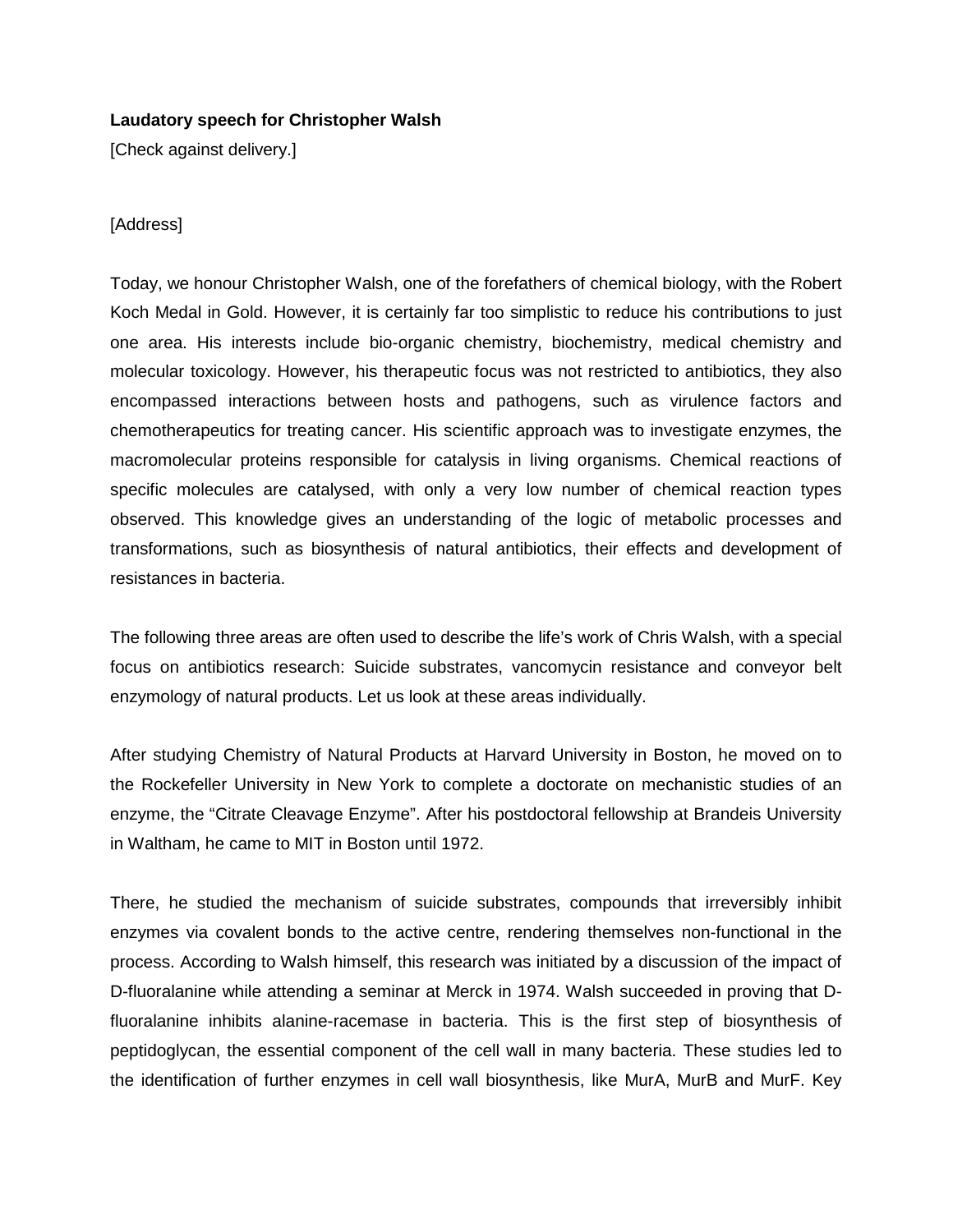inhibitors of the MurA and MurB enzymes, whose mechanisms can be explained based on this work, are the approved antibiotics fosfomycin and cylcoserine.

After 15 years at MIT, he became head of the Biochemistry and Molecular Pharmacology Department at Harvard Medical School in 1987, and was appointed President of the Dana-Farber Cancer Institute, a clinic with a staff of over 2000, in 1992. In early 1990, he noted with great concern the increasing resistance of enterococci to vancomycin, an essential glycopeptide antibiotic for treating potentially fatal infections that can occur during chemotherapy.

After his time as clinic president, he redoubled his research efforts. His goal was to understand the chemistry and biology of enzymatic production of smaller, complex natural products.

One focus was on understanding vancomycin resistance, in cooperation with Patrice Courvalin in Paris, who had identified five essential genes in enterococci. The enzymatic research at Harvard showed that this resistance is fundamentally caused by a changed intermediate in the biosynthesis of the peptidoglycan cell wall. The replacement of alanine with lactate is catalysed by the changed enzyme VanA, a D-Ala-D-Lac ligase. That reduces the affinity of vancomycin, which generally interacts with alanine, by a factor of 1000, so that there is no longer an antibiotic effect. This understanding allowed other groups and companies to search for new glycopeptides, with three new representatives of this class approved in recent years: dalbavancin, oritavancin and telavancin.

Another area of interest to the group was the biosynthesis of the enterobactin virulence factor in *E. coli*, an essential siderophore for iron absorption. The group also studied the biosynthesis of vancomycin to generate new analogues that could breach the resistance.

With this research on enzymes, Walsh found a gateway to understanding how these peptide antibiotics are assembled, similar to the conveyor belts used in modern factories. He aimed to understand the chemistry and molecular mechanisms in order to reprogram them and create new, improved antibiotics. He succeeded in decoding many of the main rules of NRPS, Non-Ribosomal Peptide Synthesis, as well as PKS, PolyKetide Synthesis, and comprehend the initiation, elongation, termination and post-translational modification. Without this work, modern chemistry of natural products, new concepts like combinatorial biology, or genomic analysis of potential sources of active ingredients would be inconceivable. He ended his active career in Harvard after 26 years. However, he recently became a member of the Chemical Faculty in Stanford.